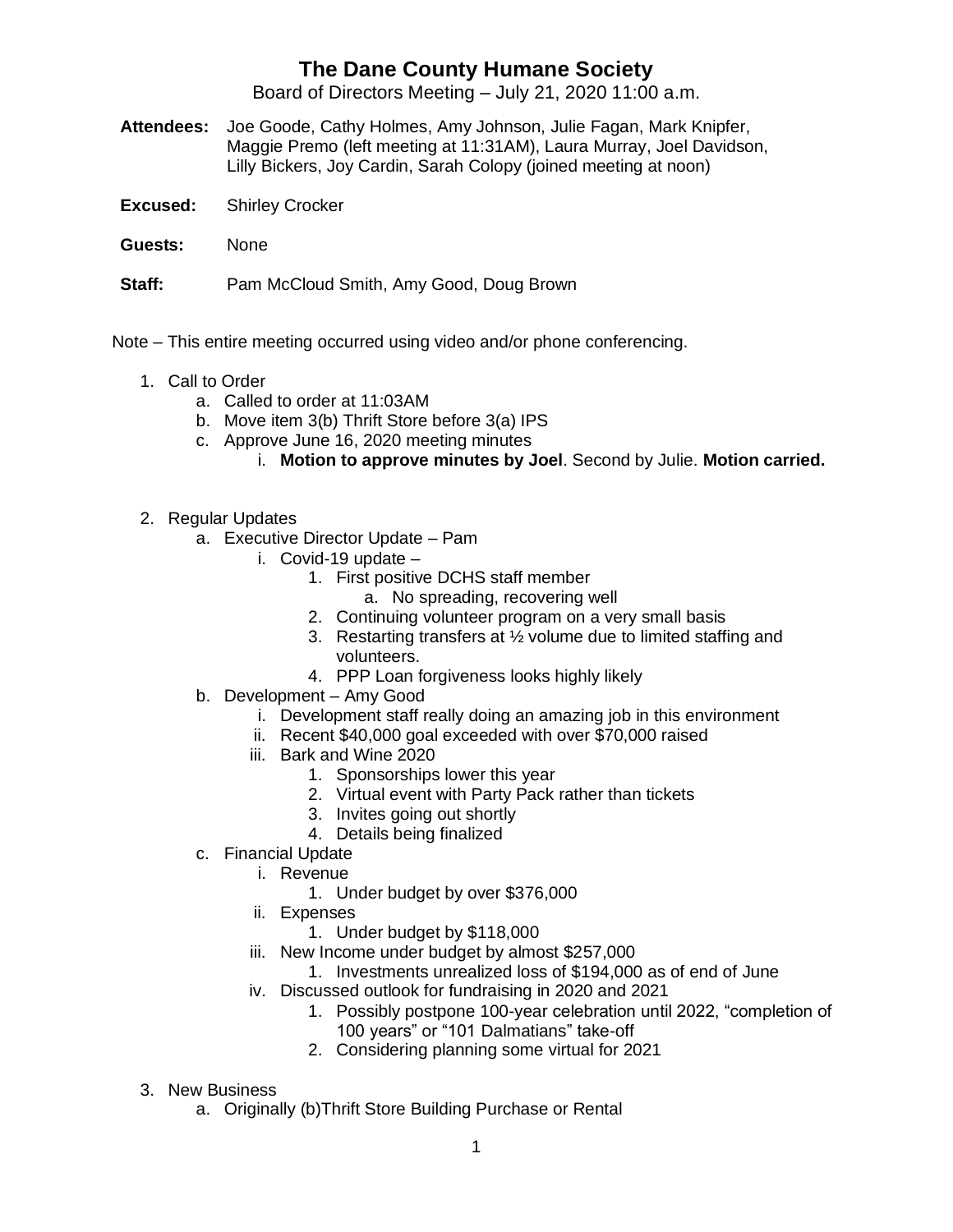## **The Dane County Humane Society**

Board of Directors Meeting – July 21, 2020 11:00 a.m.

- i. Reviewed Cost comparison document handout, comparing cost of purchase versus lease.
	- 1. Least expensive purchase 100% payment, next lease building, most expensive purchase 50% down payment
- ii. Pam indicated concerns for funding remodel of certain DCHS areas during Covid-19 if spend investments on building purchase
- iii. Mark indicated purchase pricing should be reduced for changes in market
	- 1. Recommended waiting for owner to come to DCHS with much improved offer
- iv. Laura believes commercial values will drop over next several years
- v. Mark suggested waiting for elections and better understanding of government reaction / support for Covid-19 issues
- vi. Doug will further explore leasing option and see if any improvements can be made and paid for by owner
- b. Originally (a) IPS Commentary Mark Knipfer
	- i. Take-out short-term buckets from performance target numbers
	- ii. Concerns for upcoming market changes if Federal government walks away from Covid support, increased volatility
	- iii. Take more cautionary approach to investing as we go forward 1. No models take into account Federal manipulation of markets
	- iv. Open asset classes, allowing investment group more discretion, but possible increase control of risk
	- v. UBS or any Investment firm needs to separate Wealth management from Investment decision making
	- vi. IPS needs more defensive positioning
	- vii. If structured notes continue to be used, better identification of ALL fees is needed
		- 1. Likely need different vehicle in future
	- viii. Our responsibility is to preserve principal and hopefully make money 1. Not looking at benchmarks
- c. Annual Meeting Planning
	- i. Set for 10/14 at 5:30PM
- d. Pam's Review
	- i. Laura will send for feedback then combine
	- ii. Board will review combined form at August meeting
	- iii. Joel will join Laura for in person meeting with Pam
- 4. Old Business
	- a. Board Member Recruiting
		- i. The final open position will be kept open for now
		- ii. Would be beneficial if diversity could be increased for Board, although difficult to achieve as no interested candidates
- 5. Committee Activity
	- a. No committee updates, due to time
- 6. Adjourn
	- a. Meeting was adjourned at 1:10PM.